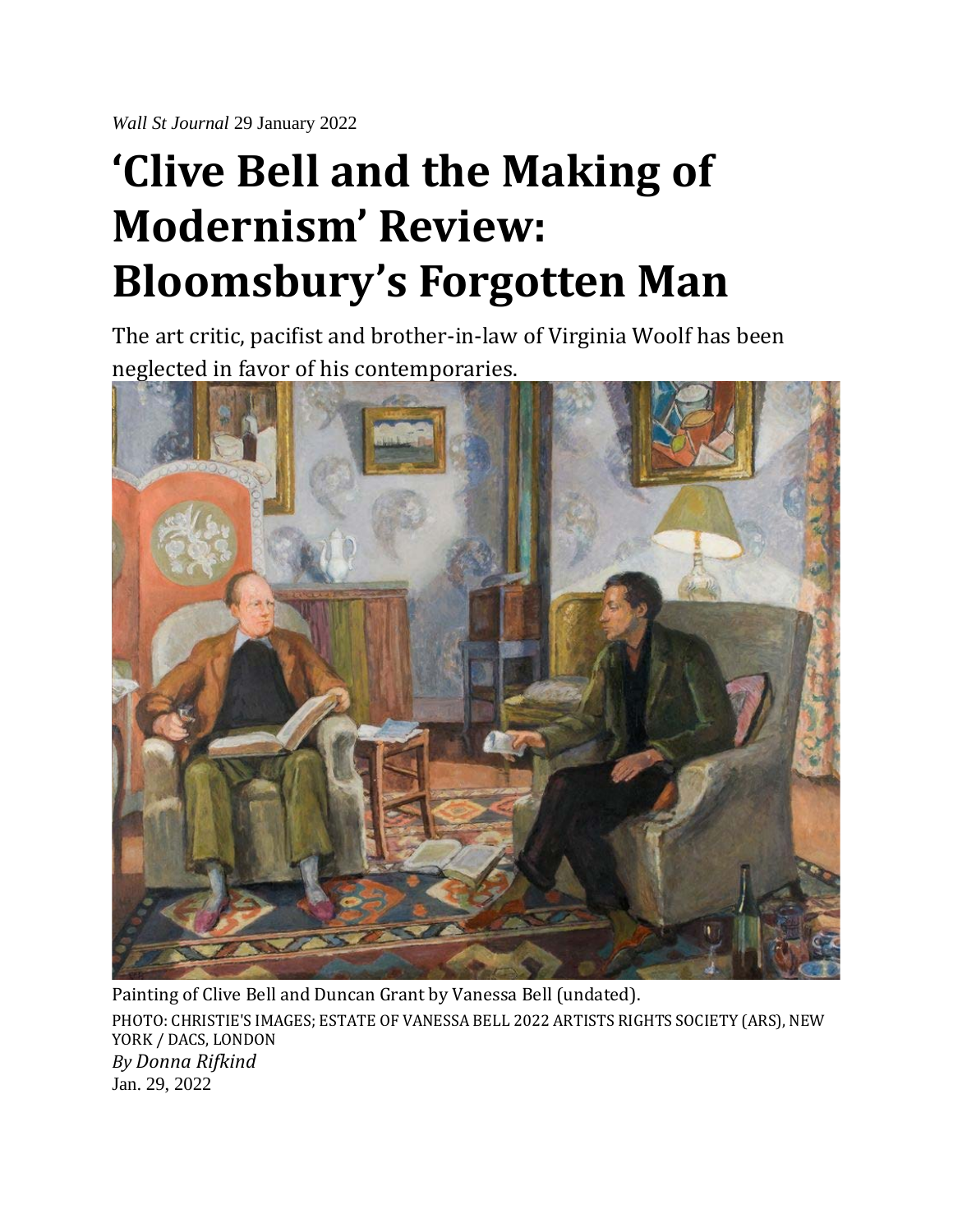The British writer Clive Bell (1881-1964) was nobody's idea of a leading man. Henry James described him as a "quite dreadful-looking little stoop-shouldered, long-haired, third-rate" person. Bell's own brother-in-law, Leonard Woolf, portrayed him in a 1914 novel as having a "little, round, fat mind," while Lytton Strachey raised an eyebrow at the "layer of stupidity" in Bell's character, "which runs transversely through all the other layers."

The keenly sociable Bell sought acceptance in many circles, only to drift awkwardly between or outside them. He was an Englishman in the Parisian art world of the early 20th century, where he became an interpreter of Post-Impressionist painting for scandalized British museumgoers. He was an original member of the loose affiliation of London writers and artists that came to be known as Bloomsbury, only to rank consistently below its more famous figures, among them John Maynard Keynes and E.M. Forster. He was a part-time guest in his own marriage, and a chronic knocker on the doors of such celebrities as Pablo Picasso and Jean Cocteau. In the ever-growing heaps of books about the Bloomsbury group, he's dismissed as an embarrassment: blustery, sybaritic and vain.

Does Bell deserve this shabby treatment? Mark Hussey, a professor of English at Pace University, has written a scrupulous new biography that reassesses Bell's character and achievements. Bell wrote many books, including an appreciation of Proust, several volumes of poetry, and a number of influential appraisals of modern art. He wrote lots of lively art criticism for British and American magazines, spoke perfectly idiomatic French and invented rhyming footnotes for the text of his full-length Byronic poem, "The Legend of Monte Della Sibilla." As embarrassing as his swagger may have seemed, Bell's accomplishments were real.

From an early age Clive Bell was at odds with his father, who had amassed a fortune in coal mines and kept himself busy impersonating a country squire in an overwrought Wiltshire mansion hung with hunting trophies. Bell's parents and three siblings placed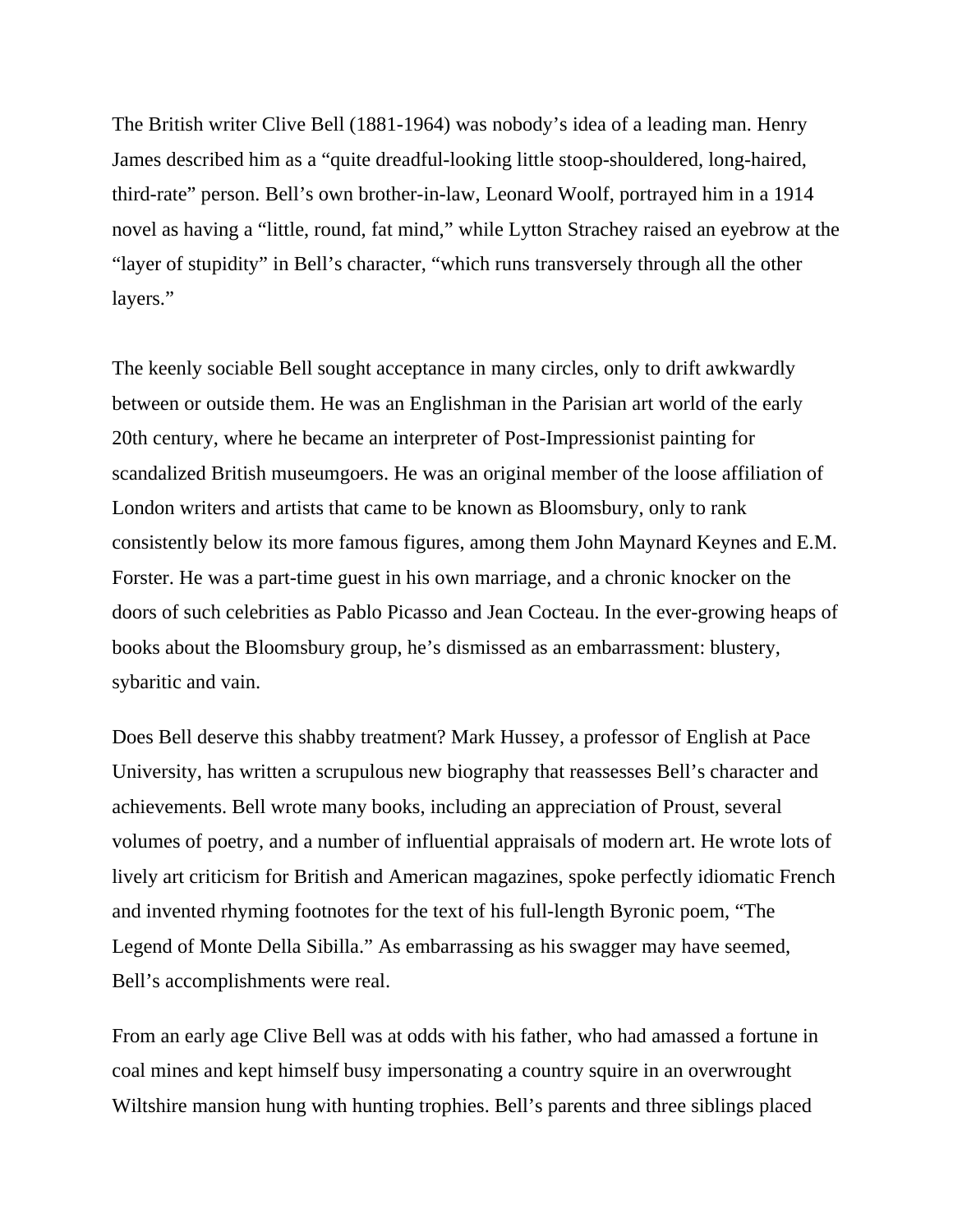little value on the life of the mind, whereas he was an aesthete by the time he went to public school in 1895, with as much fondness for poetry as he had for horses. "No beings were ever so completely pleased with themselves," he once wrote to a friend about his family. "They feel that they have the run of God's cupboard, and they help themselves judiciously to all that's not worth having."

When Bell went up to Trinity College, Cambridge, in 1899, he fell in with a crowd of self-perceived radical thinkers who were just as eager as he was to discard the Victorian complacencies of their parents; among them were Strachey, Keynes, Thoby Stephen and Leonard Woolf. Yet Bell maintained his boyhood love for hunting and spent his time, according to his friend Desmond MacCarthy, "half with the rich sporting-set, and half with the intellectuals." He was excluded from the elite debating society called the Apostles to which Woolf and Strachey were elected, though he had a better academic record than either of them.

Upon leaving Cambridge, Bell went to Paris, where he became transfixed by the simmering innovations in French painting that would soon erupt into an artistic revolution. He also kept up with his Cambridge friends, some of whom had taken up communal residence in London's Bloomsbury district. In 1906 Thoby Stephen, to whom Bell was particularly close, contracted typhoid while on a holiday in Greece. Thoby's subsequent death at age 26 was a reverberating shock, pulling his loved ones defensively together. His sister Vanessa Stephen, a promising painter, accepted Clive Bell's marriage proposal two days after Thoby's death, having previously rejected him several times. They wed in England the following year, quickly welcoming two sons in 1908 and 1910. Bell also drew close to another of Thoby's siblings, Virginia, conducting a brief but intense emotional affair with her and encouraging her early fiction writing. Virginia herself would marry another close friend of Thoby's, Leonard Woolf, in 1912.

Traditional marriage was one of the cornerstones of Victorian culture that the Bloomsbury set was most eager to destroy. "We all want to have and not to have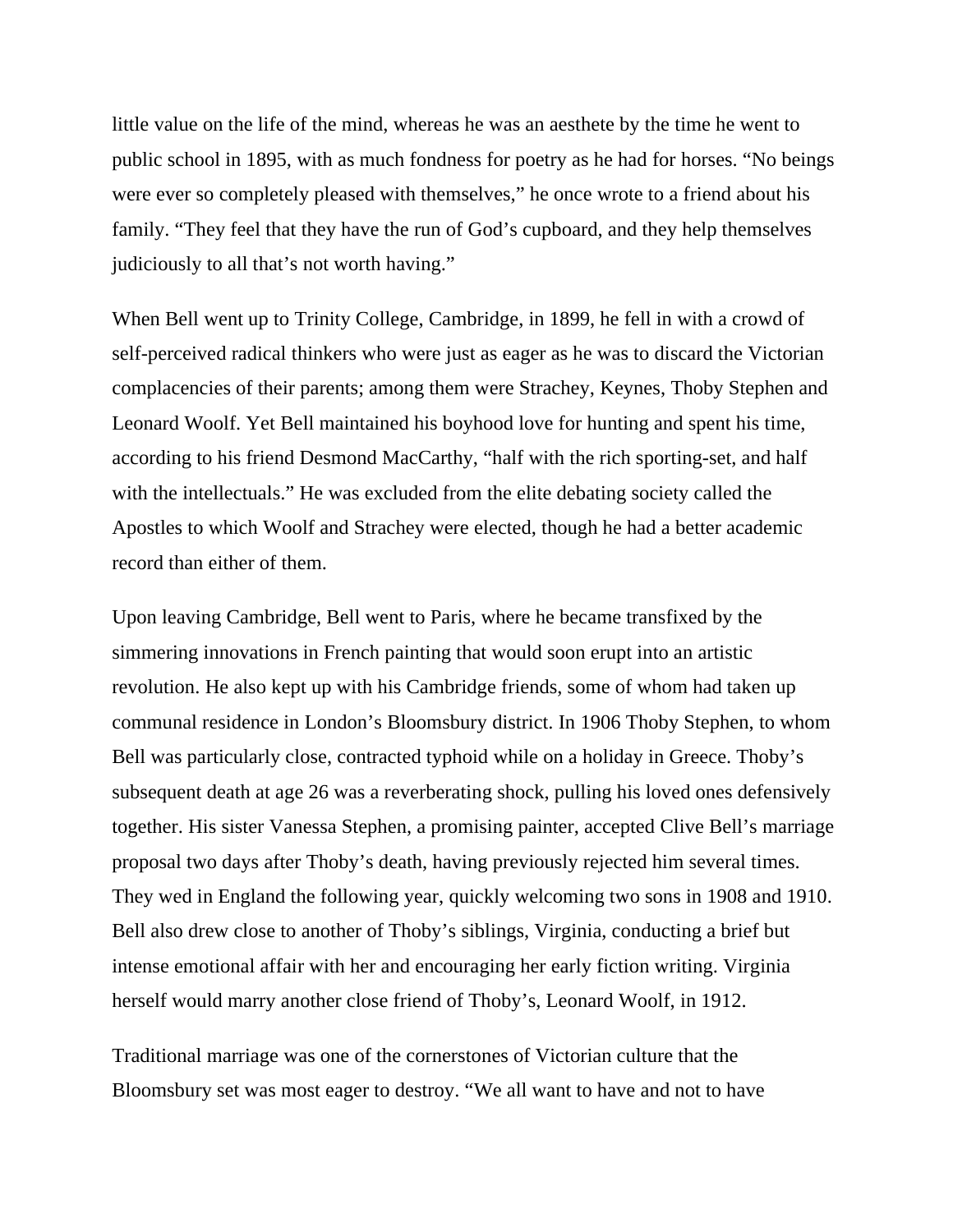husbands and wives," declared Keynes. From the time of World War I—which Bell, a lifelong pacifist, spent farming in Sussex—Vanessa Bell lived mostly with Duncan Grant, a fellow painter and the father of her daughter Angelica, who was born in 1918. Yet she remained officially married to Bell and continued to oversee his domestic requirements in a thousand wifely ways. Bell had lengthy relationships with other women, but was always a fervent champion of Vanessa's and Grant's achievements as painters. He supported Angelica, financially and emotionally, as if she were his own daughter (Vanessa told her the truth about her biological father when she turned 18).

Bell stumbled into a career as a proselytizer for modernism in 1910 when he agreed to help Roger Fry, the painter and authority on Italian art who joined the Bloomsbury group that year, in organizing an exhibition of recent French painting in London. "Manet and the Post-Impressionists" raised a storm of outrage when Britons took their first look at works by Cézanne, Gauguin, Seurat and van Gogh—works so strange that many thought the show was a hoax. Explaining the new movement in a 1914 book called "Art," Bell used a shorthand phrase, "significant form," to advance the idea that a painting should evoke emotion in the viewer rather than seeking merely to imitate life.

As Bell refined his ideas about apprehending art, his entertaining prose style won him assignments in such magazines as the Athenaeum in England and Vogue, Vanity Fair and the New Republic in America. He was both authoritative and self-deprecating, stating his occupation in the British "Who's Who" as "highly civilised loafer" and quipping in 1922 that the practice of art history too often involved the "half-dead drearily writing about the wholly dead." Not everyone was charmed. Rebecca West dismissed Bell's 1931 book "An Account of French Painting" this way: "He hails every feature of French life and history with a cheer and a wave of the concertina as if it were one more village passed on the happy highway."

Backlash follows innovation as dusk follows dawn, and Bell's moment of relevance was no exception. For many cultural commentators "Bloomsbury" quickly became (and